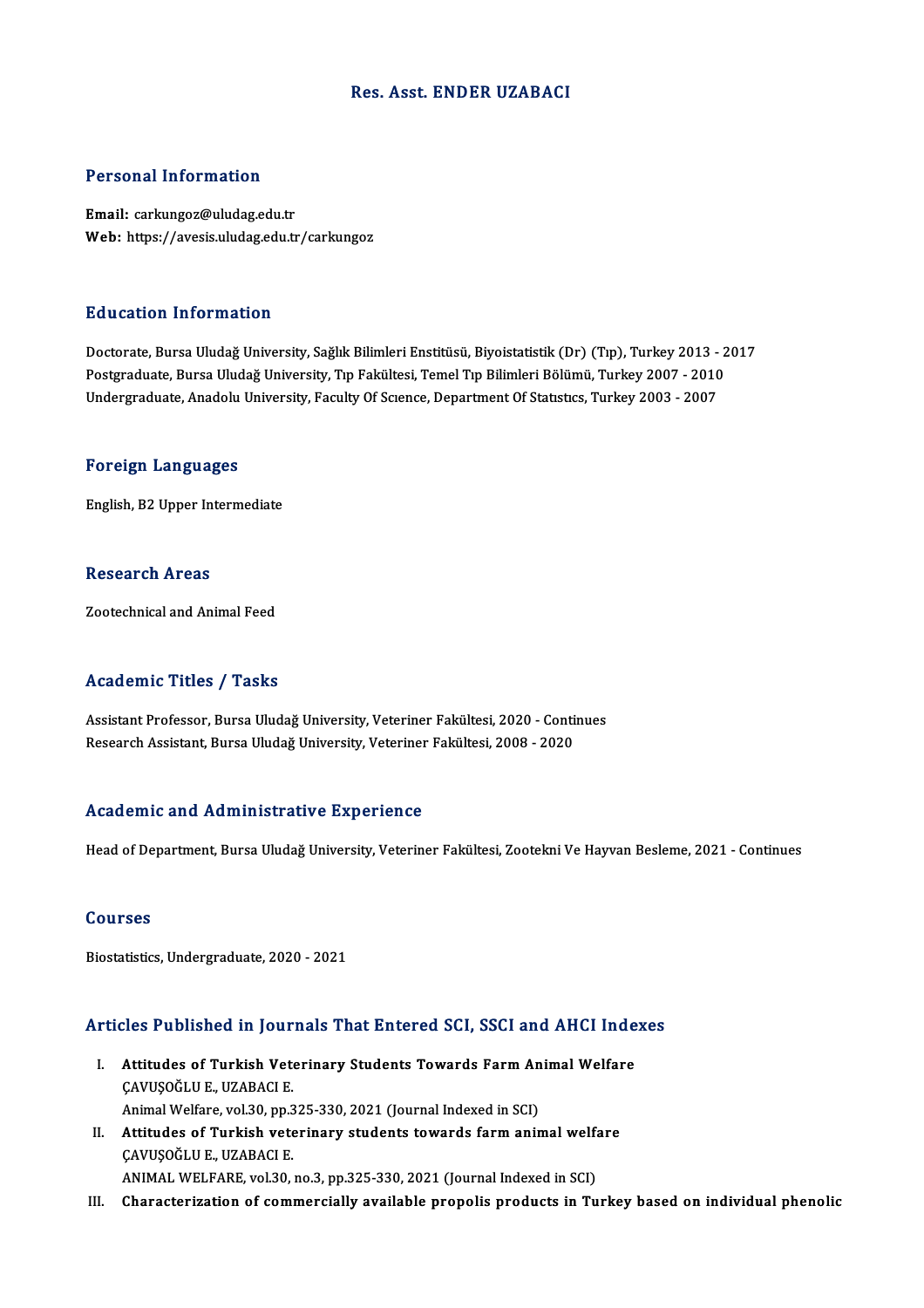compounds

ORUÇ H. H., cayci M., Sorucu A., UZABACI E., Nyandwi R. JOURNAL OF APICULTURAL RESEARCH, 2021 (Journal Indexed in SCI)

- ORUÇ H. H. , cayci M., Sorucu A., UZABACI E., Nyandwi R.<br>JOURNAL OF APICULTURAL RESEARCH, 2021 (Journal Indexed in SCI)<br>IV. HER-2 positivity rate in dogs with mammary carcinoma: a systematic review and meta-analysis<br>Usebes JOURNAL OF APICULTURAL RESEARCH, ;<br>HER-2 positivity rate in dogs with m<br>Uzabacı E., Özyiğit M. Ö. , Ercan İ., Arda Ö.<br>Journal of the Hellenis Veterinery Medica HER-2 positivity rate in dogs with mammary carcinoma: a systematic review and meta-analysis<br>Uzabacı E., Özyiğit M. Ö. , Ercan İ., Arda Ö.<br>Journal of the Hellenic Veterinary Medical Society, vol.71, no.2, pp.2141-2148, 2020 Uzabacı E., Özyiğit M. Ö. , Ercan İ., Arda Ö.<br>Journal of the Hellenic Veterinary Medical Society, vol.71, no.2, pp.2141-2148, 2020 (Journal Indexed in SCI<br>Expanded)
- Journal of the Hellenic Veterinary Medical Society, vol.71, no.2, pp.2141-2148, 2020 (Journal Indexed in S<br>Expanded)<br>V. Evaluation of outlier detection method performance in symmetric multivariate distributions<br>UZAPACLE ER Expanded)<br><mark>Evaluation of outlier detect</mark><br>UZABACI E., ERCAN İ., ALPU Ö.<br>COMMUNICATIONS IN STATIST Evaluation of outlier detection method performance in symmetric multivariate distributions<br>UZABACI E., ERCAN İ., ALPU Ö.<br>COMMUNICATIONS IN STATISTICS-SIMULATION AND COMPUTATION, vol.49, no.2, pp.516-531, 2020 (Journal<br>Inde UZABACI E., ERO<br>COMMUNICATION<br>Indexed in SCI)<br>Statistical arm
- COMMUNICATIONS IN STATISTICS-SIMULATION AND COMPUTATION<br>Indexed in SCI)<br>VI. Statistical errors in articles published in radiology journals<br>Karadania B.C. UZABACLE Kumuk S.A. Kasin E.K. Can E.E. SECI Indexed in SCI)<br>VI. Statistical errors in articles published in radiology journals<br>Karadeniz P. G. , UZABACI E., Kuyuk S. A. , Kesin F. K. , Can F. E. , SEÇİL M., ERCAN İ.
- Statistical errors in articles published in radiology journals<br>Karadeniz P. G. , UZABACI E., Kuyuk S. A. , Kesin F. K. , Can F. E. , SEÇİL M., ERCAN İ.<br>DIAGNOSTIC AND INTERVENTIONAL RADIOLOGY, vol.25, no.2, pp.102-108, 201
- Karadeniz P. G. , UZABACI E., Kuyuk S. A. , Kesin F. K. , Can F. E. , SEÇİL M., ERCAN İ.<br>DIAGNOSTIC AND INTERVENTIONAL RADIOLOGY, vol.25, no.2, pp.102-108, 2019 (Journal Indexed in SCI)<br>VII. Comparison of the endocrinologi DIAGNOSTIC AND I<br>Comparison of the<br>methods in ewes Comparison of the endocrinological and immunological results of different induction<br>methods in ewes<br>Özdemir Salcı E. S. , Kahya Demirbilek S., Güneş N., Goncagül G., Uzabacı E., Carli T., Seyrek-Intas K.<br>TIERAERZTI ICHE PR

methods in ewes<br>Özdemir Salcı E. S. , Kahya Demirbilek S., Güneş N., Goncagül G., Uzabacı E., Carli T., Seyrek-Intas K.<br>TIERAERZTLICHE PRAXIS AUSGABE GROSSTIERE NUTZTIERE, vol.46, pp.22-28, 2018 (Journal Indexed in SCI) Özdemir Salcı E. S. , Kahya Demirbilek S., Güneş N., Goncagül G., Uzabacı E., Carli T., Seyrek-Intas K.<br>TIERAERZTLICHE PRAXIS AUSGABE GROSSTIERE NUTZTIERE, vol.46, pp.22-28, 2018 (Journal Indexed in SCI)<br>VIII. Comparison o

TIERAERZTLICHE PRAXIS AUSGABE GROSSTIERE<br>Comparison of IgG and semiquantitative test<br>TOPAL O., BATMAZ H., MECİTOĞLU Z., UZABACI E.<br>TURKISH JOURNAL OE VETERINARY & ANIMAL SO Comparison of IgG and semiquantitative tests for evaluation of passive transfer immunity in calves<br>TOPAL O., BATMAZ H., MECİTOĞLU Z., UZABACI E.<br>TURKISH JOURNAL OF VETERINARY & ANIMAL SCIENCES, vol.42, no.4, pp.302-309, 20

# TOPAL O., BATMAZ H., MECITOĞLU Z., UZABACI E.<br>TURKISH JOURNAL OF VETERINARY & ANIMAL SCIENCES, vol.42, no.4, pp.302-309, 2018 (Journal Indexed in SC<br>IX. EXAMINATION OF PUBLISHED ARTICLES WITH RESPECT TO STATISTICAL ERR TURKISH JC<br><mark>EXAMINAT</mark><br>SCIENCES<br>ERCAN İ. K IX. EXAMINATION OF PUBLISHED ARTICLES WITH RESPECT TO STATISTICAL ERRORS IN VETERINARY<br>SCIENCES<br>ERCAN İ., Kaya M. O. , UZABACI E., Mankir S., CAN F. E. , Bashir Albishir M.

ACTA VETERINARIA-BEOGRAD, vol.67, no.1, pp.33-42, 2017 (Journal Indexed in SCI)

- X. The effects of Spirulina platensis (Arthrospira platensis) and Saccharomyces cerevisiae on the ACTA VETERINARIA-BEOGRAD, vol.67, no.1, pp.33-42, 2017 (Journal Indexed in SCI)<br>The effects of Spirulina platensis (Arthrospira platensis) and Saccharomyces cere<br>distribution and cytokine production of CD4+and CD8+T-lympho The effects of Spirulina platensis (Arthros<br>distribution and cytokine production of Cl<br>SEYİDOĞLU N., GALİP N., BUDAK F., UZABACI E.<br>AUSTRAL JOURNAL OF VETERINARY SCIENCES distribution and cytokine production of CD4+and CD8+T-lymphocytes in rabbits<br>SEYİDOĞLU N., GALİP N., BUDAK F., UZABACI E.<br>AUSTRAL JOURNAL OF VETERINARY SCIENCES, vol.49, no.3, pp.185-190, 2017 (Journal Indexed in SCI)<br>Free
- SEYİDOĞLU N., GALİP N., BUDAK F., UZABACI E.<br>AUSTRAL JOURNAL OF VETERINARY SCIENCES, vol.49, no.3, pp.185-190, 2017 (Journal Indexed in SCI)<br>XI. Freeze-dried egg yolk based extenders containing various antioxidants improve AUSTRAL JOURNAL OF VETERINARY SCIENCES, vol.4<br>Freeze-dried egg yolk based extenders contain<br>and incubation resilience of goat spermatozoa<br>ALCAV S. Cokee E. Toker M. B. Order N. T. USTUNE Freeze-dried egg yolk based extenders containing various antioxidants imp<br>and incubation resilience of goat spermatozoa<br>ALÇAY S., Gokce E., Toker M. B. , Onder N. T. , ÜSTÜNER B., UZABACI E., Gul Z., Cavus S.<br>CRYORIOLOCY v and incubation resilience of goat spermatozoa<br>ALÇAY S., Gokce E., Toker M. B. , Onder N. T. , ÜSTÜNER B., UZABACI E., (<br>CRYOBIOLOGY, vol.72, no.3, pp.269-273, 2016 (Journal Indexed in SCI)<br>Shanges in singulating adinenesti ALÇAY S., Gokce E., Toker M. B. , Onder N. T. , ÜSTÜNER B., UZABACI E., Gul Z., Cavus S.<br>CRYOBIOLOGY, vol.72, no.3, pp.269-273, 2016 (Journal Indexed in SCI)<br>XII. Changes in circulating adiponectin and tumour necrosis fact
- CRYOBIOLOGY, vol.72, no.3, pp.269-273, 2016 (Journal Indexed in SCI)<br>Changes in circulating adiponectin and tumour necrosis factor-alpha<br>insulin resistance in periparturient dairy cows<br>MECITOĞLU Z., SENTÜRK S., Akgul G., U Changes in circulating adiponectin and tumour necrosis factor-alpha<br>insulin resistance in periparturient dairy cows<br>MECİTOĞLU Z., ŞENTÜRK S., Akgul G., UDUM D., UZABACI E., KASAP S., Catik S.<br>JOUPMAL OF VETERINARY RESEARCH JOURNAL OF VETERINARY RESEARCH, vol.60, no.2, pp.163-167, 2016 (Journal Indexed in SCI)
- XIII. Investigating academic veterinarians' knowledge of biostatistics: a web-based survey OCAKOĞLUG.,ERCANİ.,KayaM.O. ,UZABACIE.,CanF.E. ANKARAUNIVERSITESIVETERINERFAKULTESIDERGISI,vol.62,no.3,pp.223-228,2015 (Journal Indexed inSCI) OCAKOĞLU G., ERCAN İ., Kaya M. O. , UZABACI E., Can F. E.<br>ANKARA UNIVERSITESI VETERINER FAKULTESI DERGISI, vol.62, no.3, pp.223-228, 20<br>XIV. Determination of factors affecting pregnancy rate in Turkish Saanen goats
- ANKARA UNIVERSITESI VETERINEF<br>Determination of factors affecti<br>UZABACI E., Cubukcu K., DİKMEN S.<br>ANKARA UNIVERSITESI VETERINER Determination of factors affecting pregnancy rate in Turkish Saanen goats<br>UZABACI E., Cubukcu K., DİKMEN S.<br>ANKARA UNIVERSITESI VETERINER FAKULTESI DERGISI, vol.61, no.4, pp.303-307, 2014 (Journal Indexed in SCI)<br>The effec UZABACI E., Cubukcu K., DİKMEN S.<br>ANKARA UNIVERSITESI VETERINER FAKULTESI DERGISI, vol.61, no.4, pp.303-307, 2014 (Journal Indexed in S.<br>XV. The effects of vincristine sulfate on expression of galectin-3, Bcl-2, and carboh
- ANKARA UNIVERSITESI VETERINER FAKULTESI DERGISI, vol.61, no.4, pp.303-307, 2014 (Journal Indexed in SC<br>The effects of vincristine sulfate on expression of galectin-3, Bcl-2, and carbohydrate structures<br>specific for EEL, GS The effects of vi<br>specific for EEL<br>venereal tumor<br>özvičin M Ö - NA specific for EEL, GSL-1, and RCA-1 lectins in bitches with naturally occurring canine transmissible<br>venereal tumor<br>ÖZYİĞİT M. Ö., NAK D., AKŞİT H., Inan Ozturkoglu S., Simsek G., UZABACI E., NAK Y., SEYREK K.

venereal tumor<br>ÖZYİĞİT M. Ö. , NAK D., AKŞİT H., Inan Ozturkoglu S., Simsek G., UZABACI E., NAK Y., SEYREK K.<br>TURKISH JOURNAL OF VETERINARY & ANIMAL SCIENCES, vol.38, no.3, pp.331-338, 2014 (Journal Indexed in SCI)<br>A Surve ÖZYİĞİT M. Ö. , NAK D., AKŞİT H., Inan Ozturkoglu S., Simsek G., UZABACI E., NAK Y., SEYREK K.<br>TURKISH JOURNAL OF VETERINARY & ANIMAL SCIENCES, vol.38, no.3, pp.331-338, 2014 (Journal Indexed in SCI)<br>XVI. A Survey to Ident

TURKISH JOURNAL OF VETERINARY & ANIMAL SCIENCES, vol.38, no.3, pp.331-338, 201<br>A Survey to Identify the Turkish People's Approach on Animal Rights Concep<br>Related to Animal Protection, Animal Rights Issues and Regional Diff A Survey to Identify the Turkish People's Approach on Animal Rights Concept: III. Attitude Analysis<br>Related to Animal Protection, Animal Rights Issues and Regional Differences<br>ÖZKUL T., Saribas T., UZABACI E., YÜKSEL E.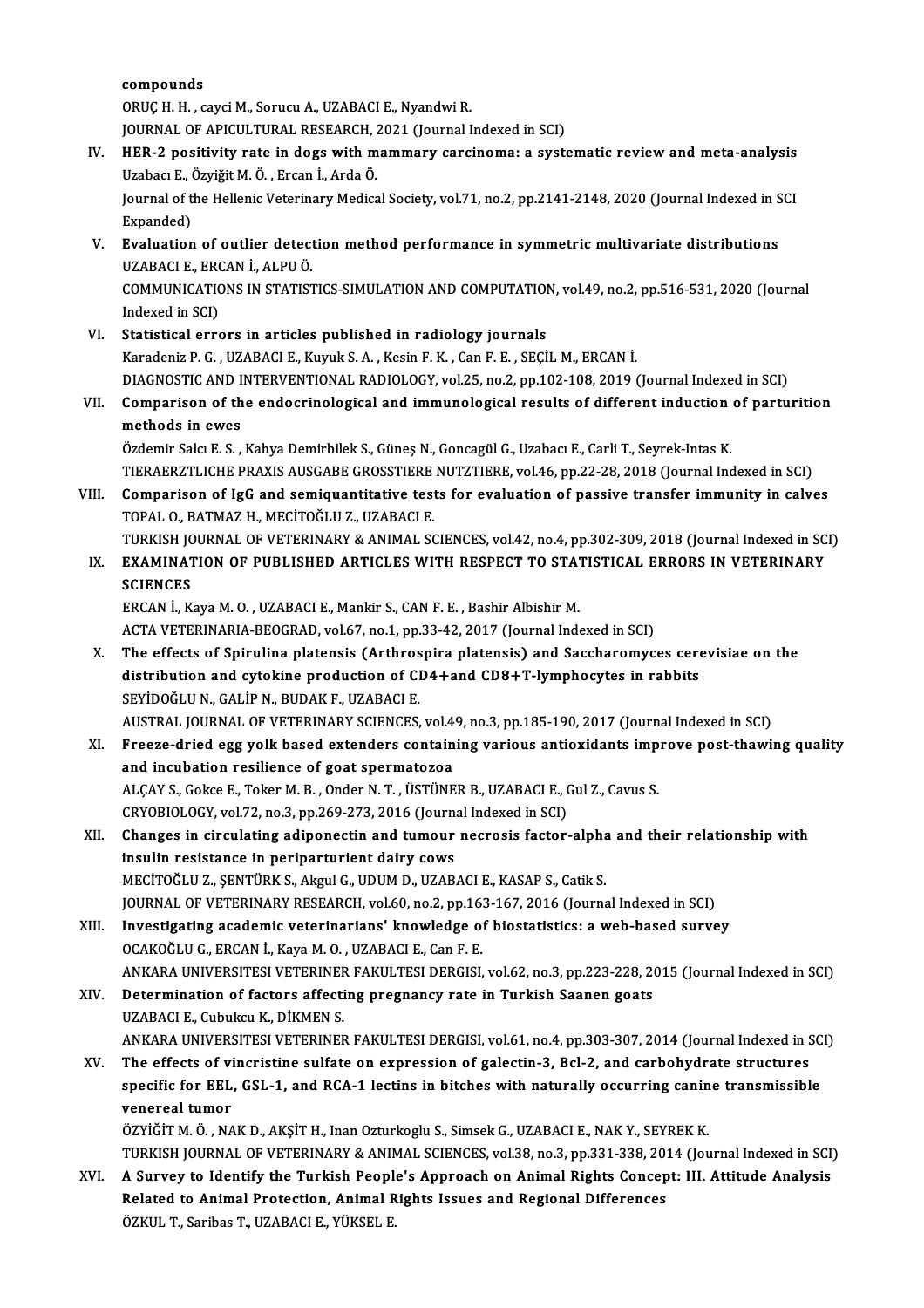KAFKAS UNIVERSITESI VETERINER FAKULTESI DERGISI, vol.19, no.3, pp.365-369, 2013 (Journal Indexed in SCI)<br>A Survey to Identify the Turkish Beenla's Annyeach on Animal Bights Consent: II, Attitude Anglysis

KAFKAS UNIVERSITESI VETERINER FAKULTESI DERGISI, vol.19, no.3, pp.365-369, 2013 (Journal Indexed in SCI)<br>XVII. A Survey to Identify the Turkish People's Approach on Animal Rights Concept: II. Attitude Analysis KAFKAS UNIVERSITESI VETERINER FAKULTESI DERGISI, vol.19, no.3, pp.365-369, 2013 (Journ<br>A Survey to Identify the Turkish People's Approach on Animal Rights Concept: II. A<br>Related to Animal Love, Animal Identification, Anima A Survey to Identify the Turkish People's Approach on Animal Rights Concept: II. Attitude Analysis<br>Related to Animal Love, Animal Identification, Animal Ownership and Eating Habits<br>ÖZKUL T.. Saribas T.. UZABACI E.. YÜKSEL

KAFKAS UNIVERSITESI VETERINER FAKULTESI DERGISI, vol.19, no.2, pp.199-202, 2013 (Journal Indexed in SCI)

ÖZKUL T., Saribas T., UZABACI E., YÜKSEL E.<br>KAFKAS UNIVERSITESI VETERINER FAKULTESI DERGISI, vol.19, no.2, pp.199-202, 2013 (Journal Indexed<br>XVIII. Milk protein/fat ratio on day 7 postpartum as a predictor of left displace Mecitoglu Z., Demir G., Senturk S., Uzabaci E., Darici R.<br>VETERINARY RECORD, vol.171, no.8, pp.197-199, 2012 (Journal Indexed in SCI) Milk protein/fat ratio on day 7 postpartum as a predictor of left displa<br>Mecitoglu Z., Demir G., Senturk S., Uzabaci E., Darici R.<br>VETERINARY RECORD, vol.171, no.8, pp.197-199, 2012 (Journal Indexed in SCI)

# Articles Published in Other Journals

rticles Published in Other Journals<br>I. Examination of Meat Consumption Preferences of Academician Veterinarians:Example of Bursa<br>Requines Examinat<br>Province<br>Province Examination of Meat Consump<br>Province<br>UZABACI E., ERCAN İ., OĞAN M. M.<br>Eurosian Journal of Veterinary Sai Province<br>UZABACI E., ERCAN İ., OĞAN M. M.<br>Eurasian Journal of Veterinary Sciences, vol.35, pp.170-174, 2019 (Other Refereed National Journals)<br>Effect of Conder and Age on Blood Glusese in Jonanese Quail (Cotunniu Catunniu

- UZABACI E., ERCAN İ., OĞAN M. M.<br>Eurasian Journal of Veterinary Sciences, vol.35, pp.170-174, 2019 (Other Refereed National Journals)<br>II. Effect of Gender and Age on Blood Glucose in Japanese Quail (Coturnix Coturnix Japon II. Effect of Gender and Age on Blood Glucose in Japanese Quail (Coturnix Coturnix Japonica)<br>AKGÜL G., AKGÜL M.B., ÇELİKÖ.Y., UZABACI E., GÜLAYDIN A., SULU K. Effect of Gender and Age on Blood Glucose in Japanese Quail (Coturnix Coturnix Japonica)<br>AKGÜL G., AKGÜL M. B. , ÇELİK Ö. Y. , UZABACI E., GÜLAYDIN A., SULU K.<br>Dicle Üniversitesi Veteriner Fakültesi Dergisi, vol.11, no.1, AKGÜL G., AKGÜL M. B. , ÇELİK Ö. Y. , UZABACI E., GÜLAYDIN A., SULU K.<br>Dicle Üniversitesi Veteriner Fakültesi Dergisi, vol.11, no.1, pp.15-21, 2018 (Other Refereed National Journals)<br>III. Assessment of the Quality of Life
- Dicle Üniversitesi Veteriner Fakültesi Dergisi, vol.11, no.1, pp.15-21, 20<br>Assessment of the Quality of Life Scores of Operated and Unop<br>Extra Temporal Lobe Epilepsy and Their Relatives-Caregivers<br>Atasayar C. Domir A. Bora Assessment of the Quality of Life Scores of Operated and law<br>Extra Temporal Lobe Epilepsy and Their Relatives-Caregiu<br>Atasayar G., Demir A., Bora I., Turkes N., Demiralay A., UZABACI E.<br>EPU EPSL Vol 24, no 2, nn 99, 106, 2 Extra Temporal Lobe Epilepsy and Their Relatives-Caregivers<br>Atasayar G., Demir A., Bora I., Turkes N., Demiralay A., UZABACI E.<br>EPILEPSI, vol.24, no.3, pp.98-106, 2018 (Journal Indexed in ESCI) Atasayar G., Demir A., Bora I., Turkes N., Demiralay A., UZABACI E.<br>IV. Kıvırcık ırkı koyunlara ait bazı biyokimyasal değerlerin belirlenmesi üzerine bir araştırma<br>IV. Kıvırcık ırkı koyunlara ait bazı biyokimyasal değerler
- EPILEPSI, vol.24, no.3, pp.98-106, 2018 (Journal Indexed in<br>Kıvırcık ırkı koyunlara ait bazı biyokimyasal değerle:<br>UDUM KÜÇÜKŞEN D., ÜSTÜNER H., BELENLİ D., UZABACI E.<br>uludas universty journal af fasyet med. vol.32, no.2, Kıvırcık ırkı koyunlara ait bazı biyokimyasal değerlerin belirlenmesi üzerine bir araştırma<br>UDUM KÜÇÜKŞEN D., ÜSTÜNER H., BELENLİ D., UZABACI E.<br>uludag universty journal of fac.vet.med., vol.32, no.2, pp.7-10, 2014 (Other UDUM KÜÇÜKŞEN D., ÜSTÜNER H., BELENLİ D., UZABACI E.<br>uludag universty journal of fac.vet.med., vol.32, no.2, pp.7-10, 2014 (Other Refereed National Journals)<br>V. Kıvırcık Irkı Koyunlara Ait Bazı Biyokimyasal Değerlerin Beli
- uludag universty journal of fac.vet.med., vol.32, no.2, pp.7-1<br>Kıvırcık Irkı Koyunlara Ait Bazı Biyokimyasal Değerl<br>UDUM KÜÇÜKŞEN D., ÜSTÜNER H., BELENLİ D., UZABACI E.<br>Uludağ Üniversitesi Veteriner Fekültesi Dergisi vol.3 Kıvırcık Irkı Koyunlara Ait Bazı Biyokimyasal Değerlerin Belirlenmesi Üzerine Bir Araştırma<br>UDUM KÜÇÜKŞEN D., ÜSTÜNER H., BELENLİ D., UZABACI E.<br>Uludağ Üniversitesi Veteriner Fakültesi Dergisi, vol.32, no.2, pp.7-10, 2013
- VI. Saanen Irkı Keçilerde Hastalıkların Değerlendirilmesi Üzerine Bir Araştırma Uludağ Üniversitesi Veteriner Fakültesi Dergisi, vol<br>Saanen Irkı Keçilerde Hastalıkların Değerlen<br>ÜSTÜNER H., UZABACI E., OĞAN M. M. , KİRMAN K.<br>uludas universtrieurnal ef fesyet med. vol 20. ne. uludag universty journal of fac.vet.med., vol.30, no.2, pp.19-23, 2011 (Other Refereed National Journals) ÜSTÜNER H., UZABACI E., OĞAN M. M. , KİRMAN K.<br>uludag universty journal of fac.vet.med., vol.30, no.2, pp.19-23, 2011 (Other Refereed National Journals)<br>VII. Effects of Suplementary Nutrition in Yearling Saanen Kids on
- uludag<br>Effects<br>Traits<br>OPMAN Effects of Suplementary Nutrition in 1<br>Traits<br>ORMAN A., KARA Ç., TOPAL E., UZABACI E.<br>Journal of Animal and Veterinary Advance

Traits<br>ORMAN A., KARA Ç., TOPAL E., UZABACI E.<br>Journal of Animal and Veterinary Advances, vol.9, no.24, pp.3098-3103, 2010 (Refereed Journals of Other<br>Institutions) ORMAN A., K<br>Journal of Ar<br>Institutions)

## Refereed Congress / Symposium Publications in Proceedings

- I. THE EFFECTS OF VINCRISTINE SULFATE ON THE PRESENCE OF MMP-2 AND MMP-9 ENZYMES IN TOOR OORGTOOP TOJ INPODIAM TABRIGALORD IN TTOOGGANGD<br>THE EFFECTS OF VINCRISTINE SULFATE ON THE PRESENCE OF MMP-2 AND N<br>BITCHES WITH NATURALLY OCCURRING TRANSMISSIBLE VENEREAL TUMOR<br>INAN S. ÖZVIČIT M. Ö., NAK D. UZABACLE THE EFFECTS OF VINCRISTINE SULFAT<br>BITCHES WITH NATURALLY OCCURRIN<br>İNAN S., ÖZYİĞİT M. Ö. , NAK D., UZABACI E.<br>4TH INTERNATIONAL CONEEPENCE ON EN İNAN S., ÖZYİĞİT M. Ö. , NAK D., UZABACI E.<br>4TH INTERNATIONAL CONFERENCE ON ENGINEERING AND NATURAL SCIENCES (ICENS), 2 - 06 May 2018 INAN S., ÖZYİĞİT M. Ö. , NAK D., UZABACI E.<br>4TH INTERNATIONAL CONFERENCE ON ENGINEERING AND NATURAL SCIENCES (ICENS), 2 - 06 May 20<br>II. Radyoloji Dergilerinde Yayınlanan Makalelerin İstatistiksel Hatalar Bakımından İncelen
- 4TH INTERNATIONAL CONFERENCE ON ENGINEERING AND NATURAL SC<br>Radyoloji Dergilerinde Yayınlanan Makalelerin İstatistiksel Hatala<br>karadeniz günel p., UZABACI E., Atış S., Kesin Kaşkır F., CAN F. E. , ERCAN İ.<br>YIY National and Radyoloji Dergilerinde Yayınlanan Makalelerin İstatistiksel Hatalar Ba<br>karadeniz günel p., UZABACI E., Atış S., Kesin Kaşkır F., CAN F. E. , ERCAN İ.<br>XIX. National and II. International Biostatistics Congress, 25 - 28 Octo karadeniz günel p., UZABACI E., Atış S., Kesin Kaşkır F., CAN F. E. , ERCAN İ.<br>III. Japon Bıldırcınlarında (Coturnix Cuturnix Japonica) Kan Glukozu Üzerine Cinsiyet ve Yaşın Etkisi<br>AKÇÜL G. AKÇÜLM B. GELİKÖ V. İBAK K. UZAB
- XIX. National and II. International Biostatistics Congress, 25 28 October 2017<br>Japon Bıldırcınlarında (Coturnix Cuturnix Japonica) Kan Glukozu Üzerine Cinsiyet ve Yaşın Et<br>AKGÜL G., AKGÜL M. B. , ÇELİK Ö. Y. , İRAK K., U Japon Bıldırcınlarında (Coturnix Cuturnix Japonica) Kan Glukozu Üzer<br>AKGÜL G., AKGÜL M. B. , ÇELİK Ö. Y. , İRAK K., UZABACI E., GÜLAYDIN A., SULU K<br>ATAVET I. Uluslararası Katılımlı Öğrenci Kongresi, Turkey, 18 - 20 October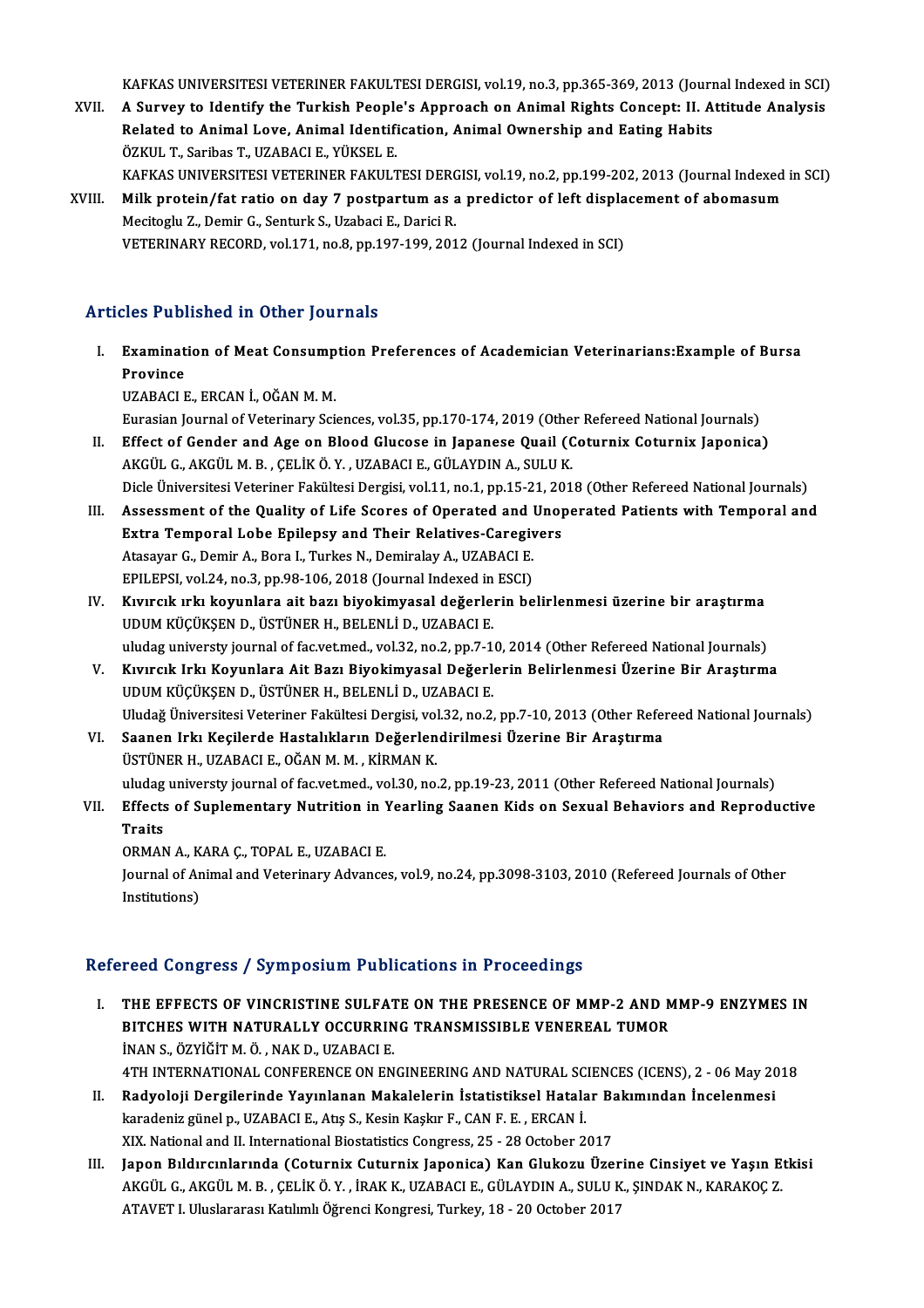- IV. İnfeksiyöz Keratokonjunktivitis'li Romanov Irkı Koyunlarda Serum C-Reaktif Protein, Eritrosit<br>Sedimentasyon Hızı ve Lökesit Sewsunun Anastınılması İnfeksiyöz Keratokonjunktivitis'li Romanov Irkı Koyun<br>Sedimentasyon Hızı ve Lökosit Sayısının Araştırılması<br>AKÇİ'U C. AKÇİ'U M P. İRAK K. ÇELİKÖ V. KAHVA DEMİRI İnfeksiyöz Keratokonjunktivitis'li Romanov Irkı Koyunlarda Serum C-Reaktif Prote<br>Sedimentasyon Hızı ve Lökosit Sayısının Araştırılması<br>AKGÜL G., AKGÜL M. B. , İRAK K., ÇELİK Ö. Y. , KAHYA DEMİRBİLEK S., UZABACI E., DOĞAN R Sedimentasyon Hızı ve Lökosit Sayısının Araştırılması<br>AKGÜL G., AKGÜL M. B. , İRAK K., CELİK Ö. Y. , KAHYA DEMİRBİLEK S., UZABACI E., DOĞAN R. ATAVET I. Uluslararası Katılımlı Öğrenci Kongresi, Erzurum, Turkey, 18 - 20 October 2017
- V. İnfeksiyöz Keratokonjuktivitis'li Romanov Irkı Koyunlarda SerumC-Reaktif Protein, Eritrosit AKGÜLG.,AKGÜLM.B. , İRAKK.,ÇELİKÖ.Y. ,KAHYADEMİRBİLEKS.,UZABACIE.,ŞINDAKN. I.UluslararasıTürkiyeVeteriner İçHastalıklarıKongresi,Antalya,Turkey,10 -13October 2017,pp.246-247 AKGÜL G., AKGÜL M. B. , İRAK K., ÇELİK Ö. Y. , KAHYA DEMİRBİLEK S., UZABACI E., ŞINDAK N.<br>I. Uluslararası Türkiye Veteriner İç Hastalıkları Kongresi, Antalya, Turkey, 10 - 13 October 2017, pp.246-247<br>VI. Japon Bıldırcınlar
- I. Uluslararası Türkiye Veteriner İç Hastalıkları Kongresi, Antalya, Turkey, 10 13 October 20<br>Japon Bıldırcınlarında (Coturnix Coturnix Japonica) Kan Glukozu Üzerine Cinsiye<br>AKGÜL G., AKGÜL M. B. , ÇELİK Ö. Y. , İRAK K., Japon Bıldırcınlarında (Coturnix Coturnix Japonica) Kan Glukozu Üzerine Cinsiyet ve Yaşın Etki:<br>AKGÜL G., AKGÜL M. B. , ÇELİK Ö. Y. , İRAK K., UZABACI E., GÜLAYDIN A., SULU K., ŞINDAK N.<br>I. Uluslararası Türkiye Veteriner İ AKGÜL G., AKGÜL M. B. , ÇELİK Ö. Y. , İRAK K., UZABACI E., GÜLAYDIN A., SULU K., ŞINDAK N.<br>I. Uluslararası Türkiye Veteriner İç Hastalıkları Kongresi, Antalya, Turkey, 10 - 13 October 2017, pp.244<br>VII. İnfeksiyöz keratokon I. Uluslararası Türkiye Veteriner İç Hastalıkları Kongresi, Antalya, Turkey, 10 - 13 October 2017, pp.244-245
- AKGÜL G., AKGÜL M. B., İRAK K., ÇELİK Ö. Y., KAHYA DEMİRBİLEK S., UZABACI E., doğanr. sedimentasyon hızı ve lökosit sayısının araştırılması<br>AKGÜL G., AKGÜL M. B. , İRAK K., ÇELİK Ö. Y. , KAHYA DEMİRBİLEK S., UZABACI E., doğan r.<br>Atatürk Üniversitesi Veteriner Fakültesi 1. Uluslarası katılımlı öğrenci kongre AKGÜL G., AKGÜL M. B. , İRAK K., ÇELİK Ö. Y. , KAHYA DEMİRBİLEK S., UZABACI E., doğan r.<br>Atatürk Üniversitesi Veteriner Fakültesi 1. Uluslarası katılımlı öğrenci kongresi, 18 - 20 October 2017<br>VIII. The Immunohistochem
- Atatürk Üniversitesi Veteriner Fakültesi 1. Uluslarası katılımlı öğrenci kongresi, 18 20 October 2017<br>The Immunohistochemical Investigation of Matrix Metalloproteinases (MMP-2 And MMP-9) In<br>Pancreatic Adenocarcinoma Indu The Immunohistochemical Investigation<br>Pancreatic Adenocarcinoma Induced By<br>High Fructose Corn Syrup And Sucrose<br>INAN S. SÖNMEZ C. A*VVOC* A. UZABACLE Pancreatic Adenocarcinoma Induced E<br>High Fructose Corn Syrup And Sucros<br>İNAN S., SÖNMEZ G., AKKOÇ A., UZABACI E.<br>III International Conference On Engineering High Fructose Corn Syrup And Sucrose<br>INAN S., SÖNMEZ G., AKKOÇ A., UZABACI E.<br>III.International Conference On Engineering And Natural Sciences (ICENS 2017), 3 - 07 May 2017
- IX. The Immunohistochemical Investigation Of Matrix Metalloproteinases (Mmp-2 And Mmp-9) In Pancreatic Adenocarcinoma Induced By Dimethyl Benzanthracene (Dmba) In Rats Consuming Of The Immunohistochemical Investigation<br>Pancreatic Adenocarcinoma Induced By<br>High Fructose Corn Syrup And Sucrose<br>INAN S. SÖNMEZ C. AKKOC A. UZABACLE Pancreatic Adenocarcinoma Induced E<br>High Fructose Corn Syrup And Sucros<br>İNAN S., SÖNMEZ G., AKKOÇ A., UZABACI E.<br>III International Conference On Engineerin İNAN S., SÖNMEZ G., AKKOÇ A., UZABACI E.

III. International Conference On Engineering And Natural Sciences (ICENS 2017), Budapest, Hungary, 3 - 07 May<br>2017 III. International Conference On Engineering And Natural Sciences (ICENS 2<br>2017<br>X. Halk elinde yetiştirilen sakız koyunlarında süt verimi ve özellikleri<br>INAL C. ÜSTÜNER H. UZARACLE

- 2017<br>Halk elinde yetiştirilen sakız k<br>ÜNAL C., ÜSTÜNER H., UZABACI E.<br>2. KOVUNKECİ SAĞLIĞLVE YÖNET Halk elinde yetiştirilen sakız koyunlarında süt verimi ve özellikleri<br>ÜNAL C., ÜSTÜNER H., UZABACI E.<br>3. KOYUNKEÇİ SAĞLIĞI VE YÖNETİMİ KONGRESİ, Bursa, Turkey, 27 - 29 April 2017<br>Marnhametria measurements of nirifarm anert
- ÜNAL C., ÜSTÜNER H., UZABACI E.<br>3. KOYUNKEÇİ SAĞLIĞI VE YÖNETİMİ KONGRESİ, Bursa, Turkey, 27 29 April 2017<br>XI. Morphometric measurements of piriform aperture and discriminative analysis in the determination<br>of gender 3. KOYUNK<br>Morphome<br>of gender<br>ISIVI AD S of gender<br>15IKLAR S., ÖZDEMİR S., ERCAN İ., UZABACI E.<br>17. Ulusal Anatomi Kongresi, Eskişehir, Turkey, 5 - 09 September 2016, vol.10<br>Heing ultrasonographia evoluation of ondometrial thiekness to prodic

IŞIKLARS.,ÖZDEMİRS.,ERCANİ.,UZABACIE.

IŞIKLAR S., ÖZDEMİR S., ERCAN İ., UZABACI E.<br>17. Ulusal Anatomi Kongresi, Eskişehir, Turkey, 5 - 09 September 2016, vol.10<br>XII. Using ultrasonographic evaluation of endometrial thickness to predict non pregnant dairy c 17. Ulusal Anaton<br>Using ultrasono<br>day 21 after AI<br>MECITOČLU.C. CI Using ultrasonographic evaluation of endometrial thickr<br>day 21 after AI<br>MECİTOĞLU G., GÜMEN A., UZABACI E., Guenther J., Wiltbank M.<br>International Congress of Animal Benreduction, Franse 26, 20 day 21 after AI<br>MECİTOĞLU G., GÜMEN A., UZABACI E., Guenther J., Wiltbank M.<br>International Congress of Animal Reproduction, France, 26 - 30 June 2016

- MECİTOĞLU G., GÜMEN A., UZABACI E., Guenther J., Wiltbank M.<br>International Congress of Animal Reproduction, France, 26 30 June 2016<br>XIII. Effect of milk fat protein and fat protein ratio at the day of AI on fertility in International Congress of Animal Reproduction, France, 26<br>Effect of milk fat protein and fat protein ratio at the<br>GÜMEN A., GÜNER B., MECİTOĞLU G., UZABACI E., canbaz z.<br>International Congress of Animal Bonroduction, Franc Effect of milk fat protein and fat protein ratio at the day of AI on f<br>GÜMEN A., GÜNER B., MECİTOĞLU G., UZABACI E., canbaz z.<br>International Congress of Animal Reproduction, France, 26 - 30 June 2016<br>Effect of Milk fat pro GÜMEN A., GÜNER B., MECITOĞLU G., UZABACI E., canbaz z.<br>International Congress of Animal Reproduction, France, 26 - 30 June 2016<br>XIV. Effect of Milk fat protein fat protein ratio on the day of AI on fertility in dairy cows
- International Congress of Animal Reproduction, France, 26<br>Effect of Milk fat protein fat protein ratio on the day<br>GÜMEN A., GÜNER B., MECİTOĞLU G., UZABACI E., Canbaz Z.<br>19th International Congress on animal reproduction. Effect of Milk fat protein fat protein ratio on the day of AI on fertility i<br>GÜMEN A., GÜNER B., MECİTOĞLU G., UZABACI E., Canbaz Z.<br>18th International Congress on animal reproduction, France, 26 - 30 June 2016<br>anilansi se
- GÜMEN A., GÜNER B., MECİTOĞLU G., UZABACI E., Canbaz Z.<br>18th International Congress on animal reproduction, France, 26 30 June 2016<br>XV. epilepsi cerrahisi uygulana yada uygulanmayan hastalarda temporal ve ektra tempo 18th International Congress on animal reproduction, France, 26 - 30 June 2016<br>epilepsi cerrahisi uygulana yada uygulanmayan hastalarda temporal ve<br>olan hasta ve yakınlarının yaşam kalitesi ölçeklerinin değerlendirilmesi<br>at epilepsi cerrahisi uygulana yada uygulanmayan hastalarda tempor<br>olan hasta ve yakınlarının yaşam kalitesi ölçeklerinin değerlendiril<br>atasayar g., BİCAN DEMİR A., BORA İ. H. , türkeş n., demiralay a., UZABACI E.<br>51 yılısal olan hasta ve yakınlarının yaşam kalitesi ölçeklerinin değerlendirilmesi<br>atasayar g., BİCAN DEMİR A., BORA İ. H. , türkeş n., demiralay a., UZABACI E.<br>51.ulusal nöroloji kongresi, Antalya, Turkey, 27 November - 03 December atasayar g., BİCAN DEMİR A., BORA İ. H. , türkeş n., demiralay a., UZABACI E.<br>51.ulusal nöroloji kongresi, Antalya, Turkey, 27 November - 03 December 2015<br>XVI. Geçiş Dönemi Sütçü İneklerde Adiponektin TNF alfa ve insül
- 51.ulusal nörol<br>Geçiş Dönemi<br>Araştırılması<br>MECİTOČLU 7 Geçiş Dönemi Sütçü İneklerde Adiponektin TNF alfa ve insülin<br>Araştırılması<br>MECİTOĞLU Z., Akgül G., UDUM KÜÇÜKŞEN D., UZABACI E., ŞENTÜRK S.<br>11 Veteriner İs Hastalıları Konsussi Unalararası Katlımlı Samsun Tu Araştırılması<br>MECİTOĞLU Z., Akgül G., UDUM KÜÇÜKŞEN D., UZABACI E., ŞENTÜRK S.<br>11. Veteriner İç Hastalıkları Kongresi Uluslararası Katılımlı, Samsun, Turkey, 21 - 24 May 2015